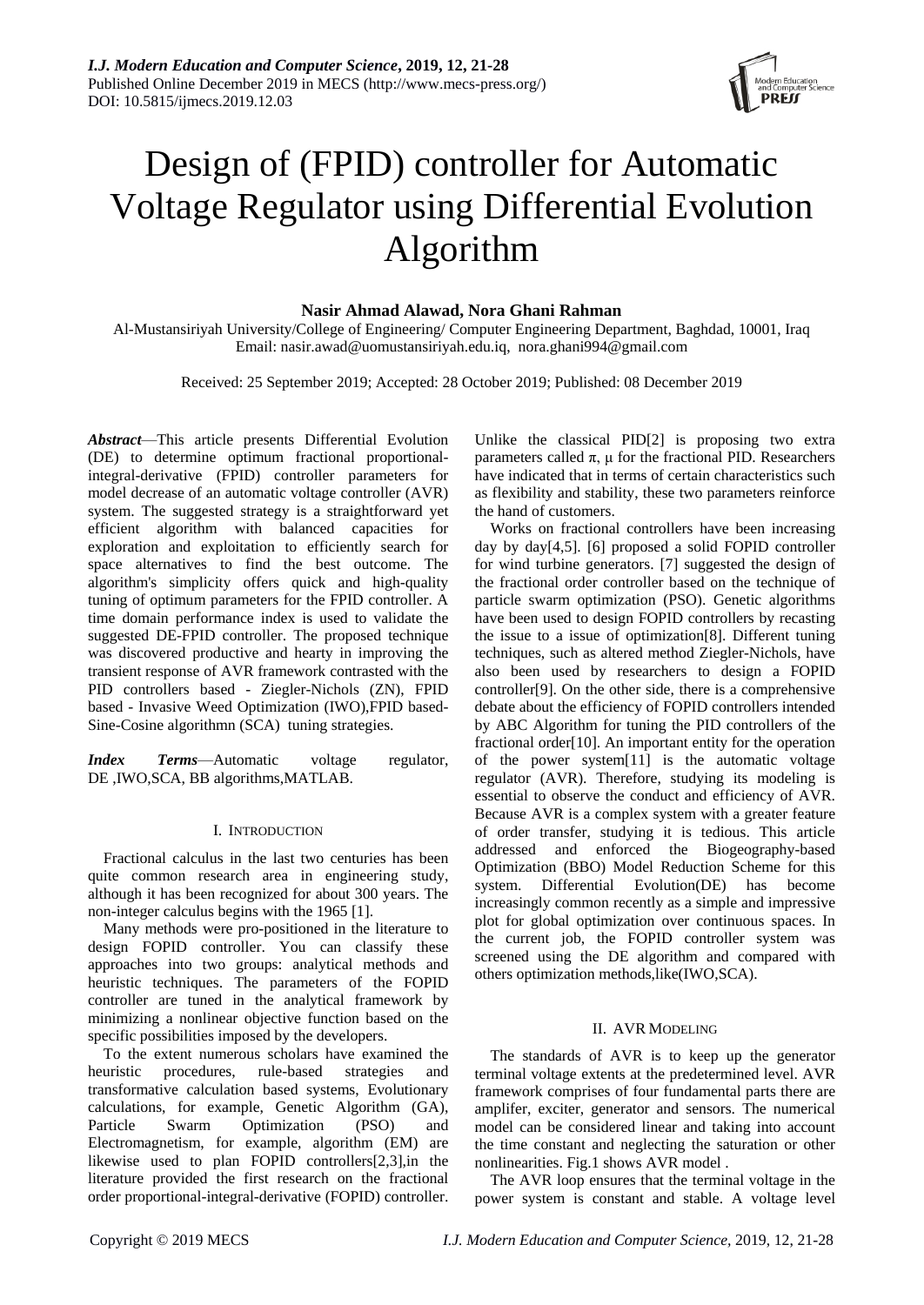sensor continually senses a terminal voltage. To compare with a DC reference signal in the comparator, it is rectified and smoothed. The error voltage from the comparator output is then amplified in an amplifier. Lastly, this signal is used to control the exciter winding of the generator field.



Fig.1. shows AVR model [12]

The AVR model consists of many elements, which are:-

## *A. Amplifier model*

The excitation system is electronic equipment could also be a magnetic , rotating, or modern electronic . This equipment is described by a gain Ka and a time constant Ta therefore the transfer function is [12,13];-

$$
G_a(s) = \frac{K_a}{1 + \tau_a s} \tag{1}
$$

Where  $K_a = [10, 400]$ ,  $\tau_a = [0.02, 0.1]$  sec

## *B. Exciter model*

There is a spread of various excitation varieties. However, modern excitation systems use ac power supply through solid-state rectifiers like SCR. within the simplest type, the transfer function of a contemporary exciter is also described by time constant Te and a gain Ke. [12,13]:-

$$
G_e(s) = \frac{K_e}{1 + \tau_e s}
$$
 (2)

Where  $K_e = [0.8, 1]$ ,  $\tau_e = [0.5, 1.0]$  sec.

### *C. Generator model*

For AVR, we've thought of a simplified linearized model as shown in Fig.2 The transfer function of generator model will be expressed as[12,14]

$$
G_{ol}(s) = \frac{2HK_3K_6S^2 + K_3K_6K_DS + K_3\omega_o(K_1K_6 - K_2K_5)}{2HK_3S^3 + (2H + K_0T_3)S^2 + (K_D + \omega_o T_3)S + \omega_o(K_1 - K_2K_3K_4)}
$$
(3)



Fig.2. The Generator model[14]

## *D. Sensor model*

The voltage is perceived through a possible electrical device and, in one kind, it's corrected through a bridge rectifier. The device is modeled by a straightforward first order transfer function, given by a gain and a time constant can be[12,13] :-

$$
H_s(s) = \frac{K_s}{1 + \tau_s s} \tag{4}
$$

Where  $K_s = [0.1 \ 1]$  and  $\tau_s = [0.01 \ 0.7]$ .

The open-loop transfer function of AVR, can be represented as [12,13]:-

$$
G_{AVR} = G_a * G_e * G_{ol} \tag{5}
$$

Or can be written as:-

$$
G_{AVR} = \frac{a_2 S^2 + a_1 S + a_0}{b_5 S^5 + b_4 S^4 + b_3 S^3 + b_2 S^2 + b_1 S + b_0}
$$
 (6)

Where

$$
a_0 = K_a K_3 \omega_o (K_1 K_6 - K_2 K_5)
$$
  
\n
$$
a_1 = K_a K_e K_6 K_D
$$
  
\n
$$
b_5 = 2H\tau_A T_3 \tau_e
$$
  
\n
$$
b_4 = 2H\tau_3 \tau_e + 2H\tau_3 \tau_a + 2H\tau_e \tau_a + K_D T_3 \tau_e \tau_a
$$
  
\n
$$
b_3 = 2H\tau_3 + 2H\tau_e + K_D T_3 \tau_e + 2H\tau_a + K_D T_3 \tau_a + K_D \tau_e \tau_a
$$

$$
b_2 = 2H + K_D T_3 + K_D \tau_e + \omega_o T_3 \tau_e + K_D \tau_a + \omega_o T_3 \tau_a + \omega_o \tau_e K_1 \tau_a - \omega_o \tau_e K_2 K_3 K_4 \tau_a
$$
  
\n
$$
b_1 = K_D + \omega_o T_3 + \omega_o K_1 \tau_e - \omega_o \tau_e K_2 K_3 K_4 + \omega_o \tau_e K_1 + \omega_o \tau_a K_2 K_3 K_4
$$
  
\n
$$
b_o = \omega_o (K_1 - K_2 K_3 K_4)
$$

Refer to ref. [ 14 ], Where

$$
K_1=1.591
$$
,  $K_2=1.5$ ,  $K_3=0.333$ ,  $K_4=1.8$ ,  $K_5=0.12$ ,  $K_6=0.3$ ,  $T_3=1.91$ ,  $H=3$ ,  $K_0=0$ ,  $\omega_0=377$ .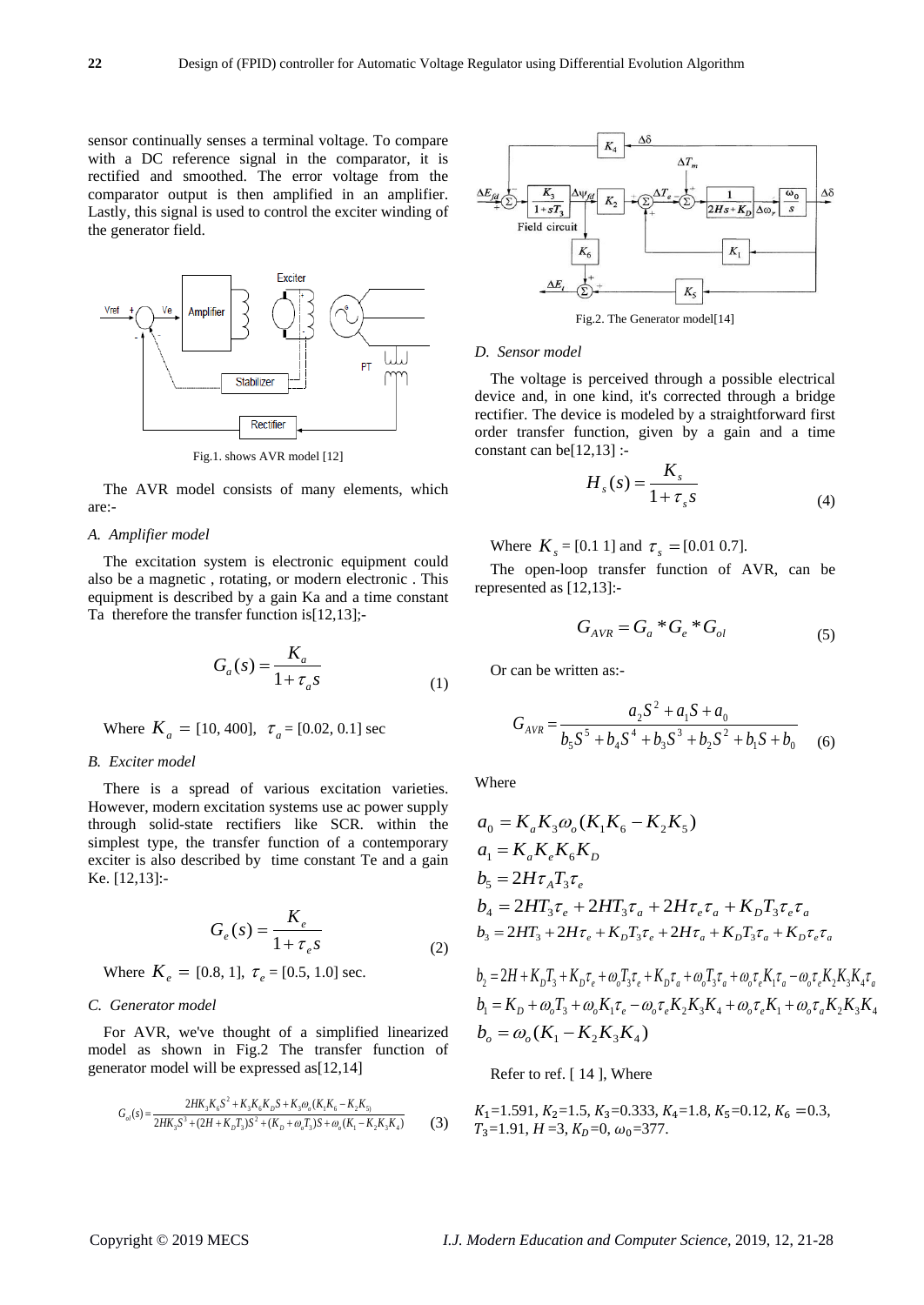The open-loop transfers function of AVR as:

$$
G_{AVR} = \frac{5.9945^2 + 825.2}{0.5735^5 + 7.1765^4 + 51.065^3 + 451.15^2 + 876.65 + 260.8}
$$
 (7)

Equation(7) shows the open-loop transfer function of AVR, it's necessary to managing closed loop to measure the dynamic transient response parameters (max overshot, settling and rise times, etc), so it should be insert the feedback activity sensor.

Fig.3 demonstrates how the AVR system sections are arranged as a closed loop. The sensor continually detects terminal voltage Vt(s) of the generator and compares it with the necessary reference voltage Vref(s). The amplifier amplifies the difference between the reference and the sensed terminal voltages (e.g. error voltage) and is used by the exciter to excite the generator.



Fig.3. simplified AVR block diagram

Finally, the closed-loop transfer function (after connecting the sensor feedback element) is:-

$$
\frac{V_{t}(s)}{V_{ref}(s)} = \frac{G_{AVR}}{1 + G_{AVR}H_{s}}
$$
(8)

$$
V_{ref}(s) = \frac{0.0599s^3 + 5.994s^2 + 8.252s + 825.2}{0.00573s^6 + 0.644s^5 + 7.686s^4 + 55.571s^3 + 465.86s^2 + 879.208s + 1086}
$$
(8)

(9)

## III. AVR MODEL REDUCTION

Model order reduction (MOR) primarily retains the foremost necessary properties throughout modelling whereas rejecting unwanted or slighter parameters. The dimension massive of huge of enormous} scale system is thus large that standard techniques of modelling, simulation, control, analysis and computation fail to supply possible solutions with affordable machine efforts. Thus, the reduction of dimension of higher-order system is a straightforward tool in order that the higher than mentioned needs will be met with lesser complexness and value as a result of complexness of a system will increase with system order. In literature, mathematical approaches/algorithms to cut back the order of a higherorder system diagrammatic mathematically however applications area unit least [15,16]. The transfer function of AVR as apper in equation(9) is sixth order , so we've tried to approximate it to second order. Ref[17],shows several ways to scale back the order of AVR, classical(Truncation, Routh alpha beta approximation, Time moment matching, Pade approximation) and a computer power-assisted ways, like(PSO), big bang big Crunch(BBC),Genetic Algorithm(GA).

# *BBO algorithm for reducing order of AVR*

It presents a biogeography-based optimization (BBO) rule to cut back model of AVR. Biogeography is that the science of the geographical distribution of biological species. The models of biological science make a case for however a organisms arises, immigrate from an surroundings to a different and gets eliminated. The planned rule has some common options with alternative population-based algorithms. Like GA & PSO, BBO additionally shares information amongst the solutions; however BBO doesn't involve in reproduction like GA. The BBO rule is principally supported two steps: migration and mutation. The BBO has some smart options in aiming to the worldwide minimum compared to alternative biological process algorithms [18].

There is necessary reason to think about BBO as a separate optimization rule, which is as a result of the biological science roots of BBO open up several avenues for extensions and modifications that might rather be unobtainable to the scientist. The BBO rule may be a easy, strong and novel international optimization methodology. BBO has sensible optimization performance because of its migration and mutation operators [19]. The BBO rule is especially supported two steps: migration and mutation.

# *Migration*

In BBO formula, a population is chosen as an answer. This answer will represent as a vector of real number that every real number could be a SIV(suitability index variable) in BBO formula . The fitness of every answer will be calculated with its objective operate. This fitness is that the same HIS(habitat quality index) in BBO formula. In BBO answers with high HSI represents a decent answer and answer with low HSI represents a foul solution.

# *Mutation*

Sudden changes in climate of one environs or alternative incidents can cause the fast changes in HSI of that environs . In BBO algorithmic program, this case are often model within the sort of fast changes in price of SIV. For a lot of details, see Ref[20 ]. The method of the BBO algorithmic program for reducing model order of AVR was enforced in MATLAB software package. For this case study, generation count limit=200, population size=50, proplem dimension=5, mutation probability=0.06, number of elites=2, after exploitation improvement program, the reduced transfer perform of AVR is:-

$$
G_r = \frac{0.0003217 \, s + 2.401}{1.277 \, s^2 + 2.386 \, s + 3.171} \tag{10}
$$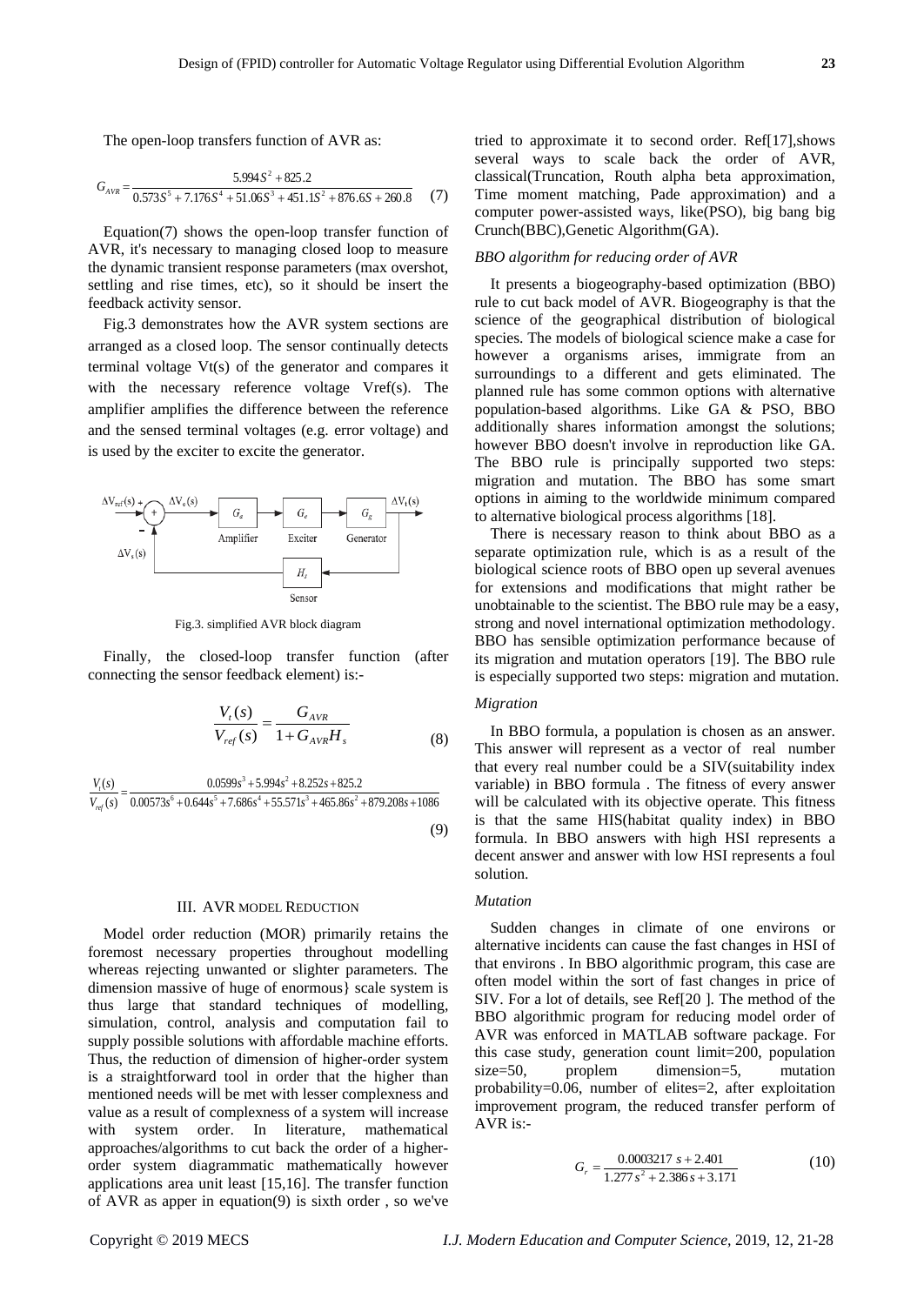There are no large differences between original and reduced order systems, where both have the same overshot(Mp%),settling time(Ts) , rise time(Tr),peak time(Tp) and steady-state error(Ess),Fig.4 shows transient response of original and reduced order systems. For simplicity in design and analysis, equation(10) can be used instead of equation(9).



As seen from Fig. 4 the transient specifications are almost identical, where the blue is original system and the green reduced system. The transient data parameters are calculated by using Matlab package. Table 1. Shows comparison parameters between original and reduced system.

Table 1. Transient response parameters comparison

| System Mp% |       | Ts(sec) | $\mathbf{Tp}(\mathbf{sec})$ | $Tr(sec)$ Ess |       |
|------------|-------|---------|-----------------------------|---------------|-------|
| Original   | -10.9 | 4.5     | 2.42                        | 1.03          |       |
| Reduced    | 99    | 3.76    | 2.46                        | 1.17          | 0.757 |

## IV. FPID CONTROLLER

The FOPID controller comprises of two extra parameters called π and μ which define integration and differentiation orders unlike the conventional PID. These two parameters provide the controller with flexibility and durability. Four distinct objective features are used to examine the controller's efficiency: ISE, ITSE, IAE and ITAE. Thus, in equations. $(11)$ – $(14)$  the objective features used in this research phase are provided:

$$
ISE = \int_{0}^{\infty} e^{2}(t)d(t)
$$
 (11)

$$
ITSE = \int_{0}^{\infty} t.e^{2}(t)d(t)
$$
 (12)

$$
IAE = \int_{0}^{\infty} e(t)dt.
$$
 (13)

$$
ITAE = \int_{0}^{\infty} t.e \quad (t)dt.
$$
 (14)

The continuous transfer function of FOPID is also obtained through Laplace transform as:

$$
C(s) = Kp + \frac{Ki}{s^{\lambda}} + Kds^{\mu} \tag{15}
$$

Where Kp is proportional constant , Ki is integral constant, and Kd is derivative constant while fractional powers (λ and μ) of the integral and derivative parts respectively add to the better flexibility of Fractional PID controller.

Firstly, the tuning is done to obtain the parameters of PID controller Kp, Ki and Kd by Ziegler-Nichols(Z-N) ,by using closed-loop control system with Kp only and change it until reach sustained oscillation, after that read the critical gain(Kcr) and ultimate frequency(Pcr),return to (Z-N) table and calculate, Kp=4.22,Ki=5.31, and Kd=0.84.

Fig.5 shows the transient response of Gr with Z-N PID controller,,Mp=17.1%,Ts=2.84sec,Tr=0.493sec,Tp=1.03s ec and Ess=0. Different tuning methods have been used to tune fractional order PID controller, but in this paper, it is used Differential Evolution (DE) algorithm.



Fg.5. shows step response of reduced order system with PID controller

## *DE-based tuning FPID controller*

DE algorithm is a stochastic method of optimization that minimizes an objective function that, while incorporating constraints, can model the objectives of the problem. DE is a fairly fresh method for optimization. It is very simple to implement, needs little or no parameter tuning and has been implemented effectively in many issues domain The algorithm primarily has three benefits; discovering the real global minimum irrespective of original parameter values, quick convergence, and using a few control parameters[21]; Being simple, quick, easy to use, easy to adapt for integer and discrete optimization, quite efficient in the optimization of nonlinear constraints including penalty functions and useful for optimizing multi-modal search spaces are the other important features of DE [22,23].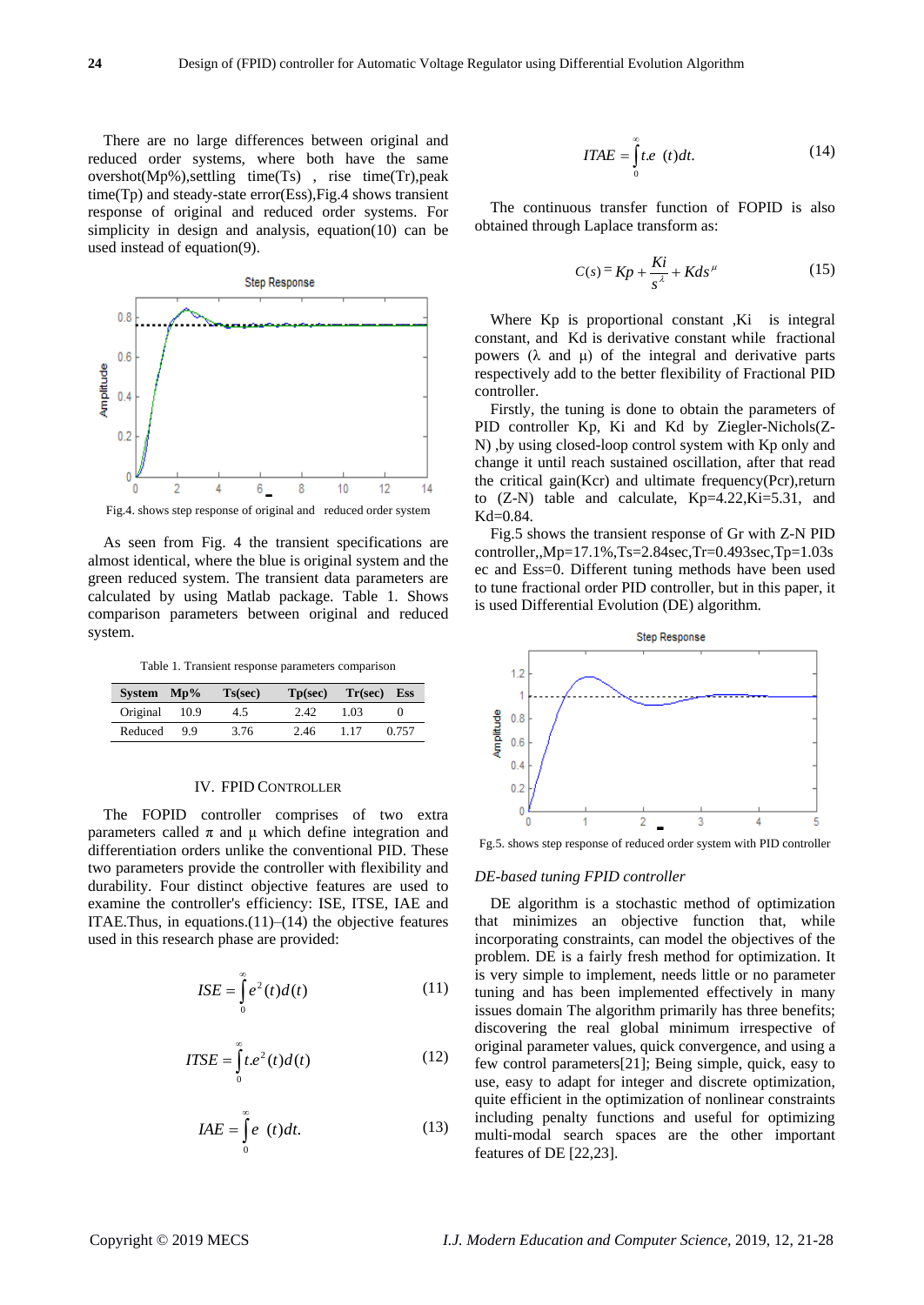The DE algorithm is a population-based algorithm that uses comparable operators like genetic algorithms; crossover, mutation, and choice. In building better alternatives, the primary distinction is that genetic algorithms depend on crossover while DE focuses on mutation operation. This primary procedure is based on variations in population between randomly sampled pairs of alternatives. The rule uses mutation operation as a groundwork mechanism and choice operation to direct the search toward the possible regions within the search space. The DE rule additionally uses a non-uniform crossover that may take DE vector parameters from one parent a lot of typically than it will from others. By using the elements of the present population members to construct trial vectors, the recombination (crossover) operator expeditiously shuffles data regarding successful combinations, enabling the look for a much better answer area. the most steps of the de rule ar, initialization, Evaluation, Repeat, Mutation, Recombination, Evaluation ,Selection, till (termination criteria are met).The block-diagram of DE is shown in Fig.6



Fig.6. shows the block-diagram of DE procedures

It should be observed that the unified parameter settings are as follows, except for unique instructions. Population size pop size  $(NP)= 10$ , reduced bound scaling factor F1=0.2, upper bound F2=0.8, crossover likelihood  $Cr=0.2$ . The technique of mutation utilizes "DE / Rand/1" and 150 iterations maximum. If the ideal theoretical solution is discovered, the program will end. Equ(11-14) was used as the four performance index. The lower bound of decision variables[ 00000]and the upper bound of decision variables[ 10 10 1.5 10 1.5].Matlab package can be used to execute DE procedures of fig.6.untill reach the maximum iterations. Table 2. indicates the FPID controller values depending on the performance index.

Table 2. Parameters values of FPID controller with different performance index(P.I) using DE algorithm

| P.I         | Kp    | Ki   | λ     | Kd    | μ     | converge<br>rate |
|-------------|-------|------|-------|-------|-------|------------------|
| <b>ISE</b>  | 10    | 10   | 0.789 | 10    | 1.411 | 0.0193           |
| <b>ITSE</b> | 10    | 9.76 | 1.009 | 5.149 | 1.080 | 0.0031           |
| IAE         | 10    | 10   | 1.010 | 4.843 | 1.136 | 0.1306           |
| <b>ITAE</b> | 7.387 | 10   |       | 3.971 | 0.991 | 0.0175           |

There are several strategies obtainable in literature to approximate the fractional order. a number of the wide used frequency domain approaches area unit Carlson's methodology, Matsuda's methodology, Oustaloup's

methodology and Chareff 's methodology, during this paper the crone approximation methodology given in [24] is employed. The designed FOPID controller is approximated by oustaloup filter. The fractional derivative and integrals of FOPID controller have been approximated by N=5 and filter frequency [Wl,Wh]  $=[0.001,1000]$ . The Mat lab program is:-

```
clear
clc;
nn=[0.0003217 2.401];
dd=[1.277 2.386 3.171];
g=tf(nn,dd);
C=fracpid(Kp, Ki, \lambda, Kd, \mu);
f=series(g, C);
sysc=feedback(f,1);
syscint=oustapp(sysc, 0.001, 1000, 5);
t=0:0.01:5;
step(syscint,g,t)
s=stepinfo(syscint)
```
Table 3. shows transient parameters with different ( P.I), after executing the matlab program.

Table 3.Transient parameters values of FPID controller with different performance index using DE algorithm

| P.I         | Ts(sec) | Tr(sec)  | $Mp\%$ | Ess |
|-------------|---------|----------|--------|-----|
| <b>ISE</b>  | 22.9325 | 3.9697e- | 0.9898 |     |
|             |         | 04       |        |     |
| <b>ITSE</b> | 1.0527  | 0.2594   | 0.0495 |     |
| <b>IAE</b>  | 0.9345  | 0.3010   | 0.0187 |     |
| <b>ITAE</b> | 0.4976  | 0.2884   | 0.0922 |     |

For comparison DE algorithm with other optimization techniques (IWO),(SCA), and because the paper size limitation, all these techniques are not considered in detail, so that ,for (IWO) refer to Ref[25],and let the parameters of algorithm are:-

Varmin=[0 0 0 0 0],Varmax=[ 10 10 1.5 10 1.5], maximum number of iterations=150, initial population size=2,maximum population size=10,minimum number of seeds=0,maximum number of seeds=5, variance reduction exponent=2,initial value of standard deviation=0.5 and final value of standard deviation=0.001.Table 4. indicates the FPID controller values depending on the performance index.

Table 4. Parameters values of FPID controller with different performance index using IWO algorithm

| P.I         | Kp    | Ki   | λ     | Kd    | μ     | converge<br>rate |
|-------------|-------|------|-------|-------|-------|------------------|
| <b>ISE</b>  | 10    | 10   | 0.789 | 10    | 1.412 | 0.0193           |
| <b>ITSE</b> | 10    | 10   | 1.001 | 6.477 | 1.020 | 0.0032           |
| IAE         | 9.623 | 10   | 1.014 | 4.480 | 1.126 | 0.1308           |
| <b>ITAE</b> | 5.136 | 8.66 |       | 3.336 | 0.875 | 0.0427           |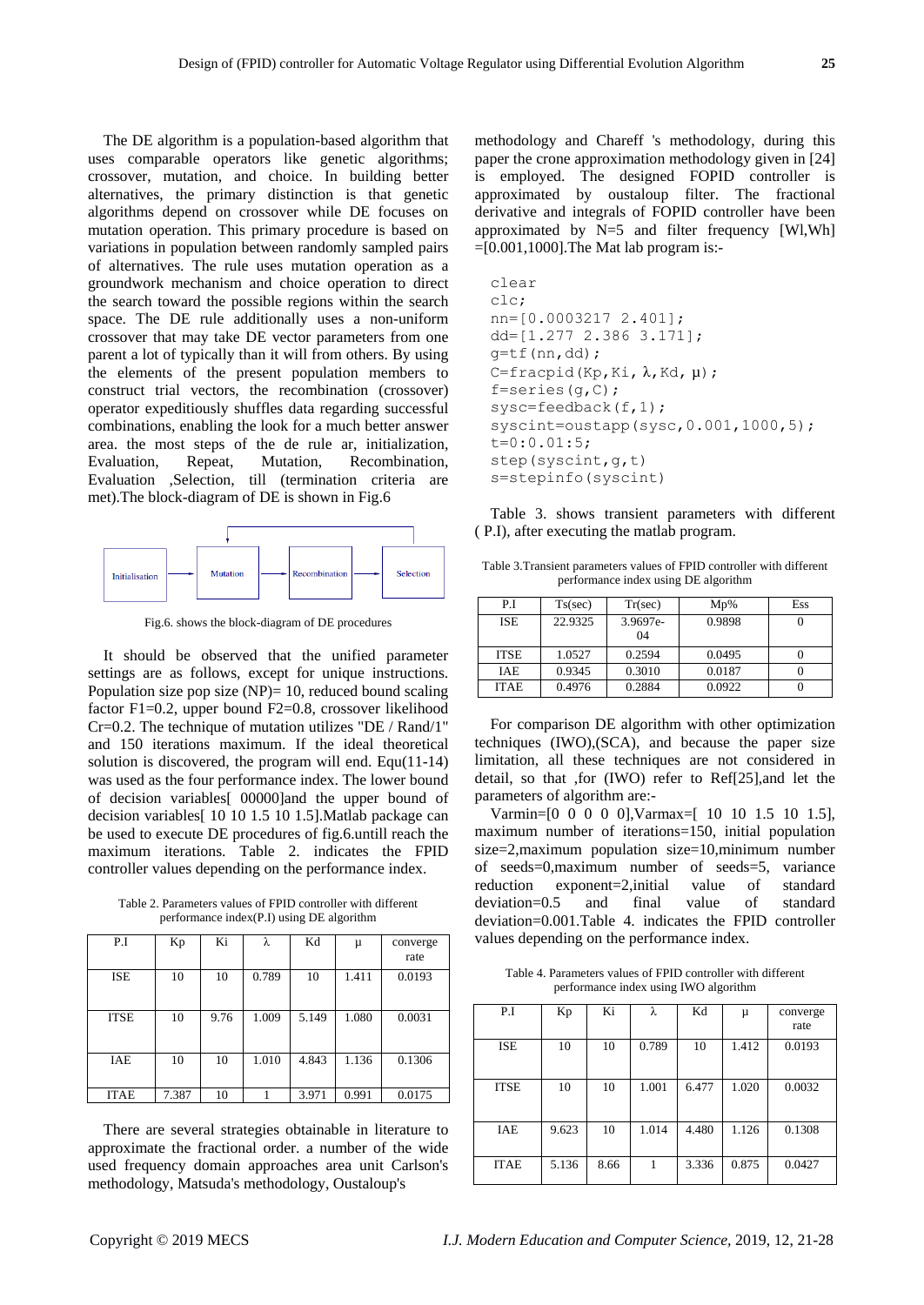# Table 5. shows transient parameters with different performance index, after executing the matlab program

Table 5. Transient parameters values of FPID controller with different performance index using IWO algorithm

| Performance<br>index | Ts(sec) | Tr(sec)    | $Mp\%$ | Ess |
|----------------------|---------|------------|--------|-----|
| <b>ISE</b>           | 6.7437  | 2.0701e-07 | 1.0031 |     |
| <b>ITSE</b>          | 1.5706  | 0.2058     |        |     |
| IAE                  | 0.8068  | 0.3043     | 0.0026 |     |
| <b>ITAE</b>          | 0.8176  | 0.3259     | 2.1734 |     |

Again ,when compared with(SCA) algorithm, refer to Ref[26], and let the parameters of algorithm are:-

Lb=[0 0 0 0 0],ub=[10 10 1.5 10 1.5], serach agents number=10,maiximum iterations=150,Dim=number of variables=5.Table 6. indicates the FPID controller values depending on the performance index.

Table 6. Parameters values of FPID controller with different performance index using SCA algorithm

| P.I         | Kp    | Ki   | λ     | Kd    | μ     | converge<br>rate |
|-------------|-------|------|-------|-------|-------|------------------|
| ISE         | 10    | 10   | 0.845 | 10    | 1.421 | 0.019606         |
| <b>ITSE</b> | 9.620 | 10   | 1.045 | 7.776 | 0.827 | 0.004288         |
| IAE         | 7.698 | 9.88 |       | 4.535 | 0.960 | 0.13915          |
| <b>ITAE</b> | 9.402 | 9.78 | 1.003 | 4.358 | 0.882 | 0.089436         |

Table 7. shows transient parameters with different performance index, after executing the matlab program

Table 7. Transient parameters values of FPID controller with different performance index using SCA algorithm

| Performance | Ts(sec) | Tr(sec)  | $Mp\%$ | Ess |
|-------------|---------|----------|--------|-----|
| index       |         |          |        |     |
| <b>ISE</b>  | 17.5373 | 2.5549e- | 1.9174 |     |
|             |         | 04       |        |     |
| <b>ITSE</b> | 1.8569  | 0.1835   | 1.8087 |     |
| <b>IAE</b>  | 0.4577  | 0.2582   | 0.1638 |     |
| <b>ITAE</b> | 1.5877  | 0.2761   | 1.9187 |     |

#### V. RESULTS COMPARISON AND DISCUSSION

As seen from Tables 2.,4.,6.,the least values of convergence rate appears with (ITSE) performance index, DE algorithm gives optimum minimization with rate(0.0031) .Fig.7 shows the transient response of all optimization algorithms (DE,IWO,SCA) and Z-N method.

When compared transient parameters (Ts, Tr, Mp%) values of FPID controllers, The DE method appears very speed response because it gives minimum(Ts),While the Mp% approaches to zero. The ZN-PID appears bad response, when compared with DE,IWO and SCA,because gives sluggish response with maximum Mp% and needs more tuning. Table 8. Shows the comparison between all optimization methods for designing PID controller.



Fig.7. shows transient response of all optimizations methods

Table 8. Comparison between all optimizations methods for PID controller

| Optimization<br>method | Ts(sec) | Tr(sec) | $Mp\%$ | Ess |
|------------------------|---------|---------|--------|-----|
| ZN-PID                 | 2.84    | 0.493   | 17.1   |     |
| <b>IWO-PID</b>         | 1.5706  | 0.2058  |        |     |
| <b>SCA-PID</b>         | 1.8569  | 0.1835  | 1.8087 |     |
| DE-PID                 | 1.0527  | 0.2594  | 0.0495 |     |

# VI. CONCLUSIONS

In this article an AVR scheme with automatic PID controller was optimally tuned using Differential Evolution (DE) algorithm and contrasted with (IWO, SCA) algorithms for proportional, integral and derivative gains. Different time domain requirements are regarded for this issue, such as maximum peak overshoot, settling time, rise time, and so on. In an attempt to study the impact of the performance index on the requirements of the time domain, the fitness function is provided distinct performances. Software simulation of the system with different fitness function revealed that the time domain specification of the DE algorithm gives the best values, especially the response speed and this situation is very important for AVR ,also there is no vibration or chattering at the steady state part ,generally (ITSE) performance index shows better compared with others indexes(ISE,IAE,,ITAE).In addition, the proposed study depicts that, the performance of DE is better than classical tuning of PID structure, using the famous Z-N procedures. This work can be expended to take nonlinear AVR model in future work, also using some comparison with intelligent (fuzzy, Neural Network) controllers.

# ACKNOWLEDGMENT

The authors would like to thank Mustansiriyah University (www.uomustansiriyah.edu.iq) Baghdad – Iraq for its support in the present work.

## **REFERENCES**

[1] J. T. Machado, A. M. Galhano, J. J. Trujillo, "On development offractional calculus during the last fifty years", *Scientometrics*, vol. 98,no. 1, pp. 577–582, 2014. DOI: 10.1007/ s11192-013-1032-6.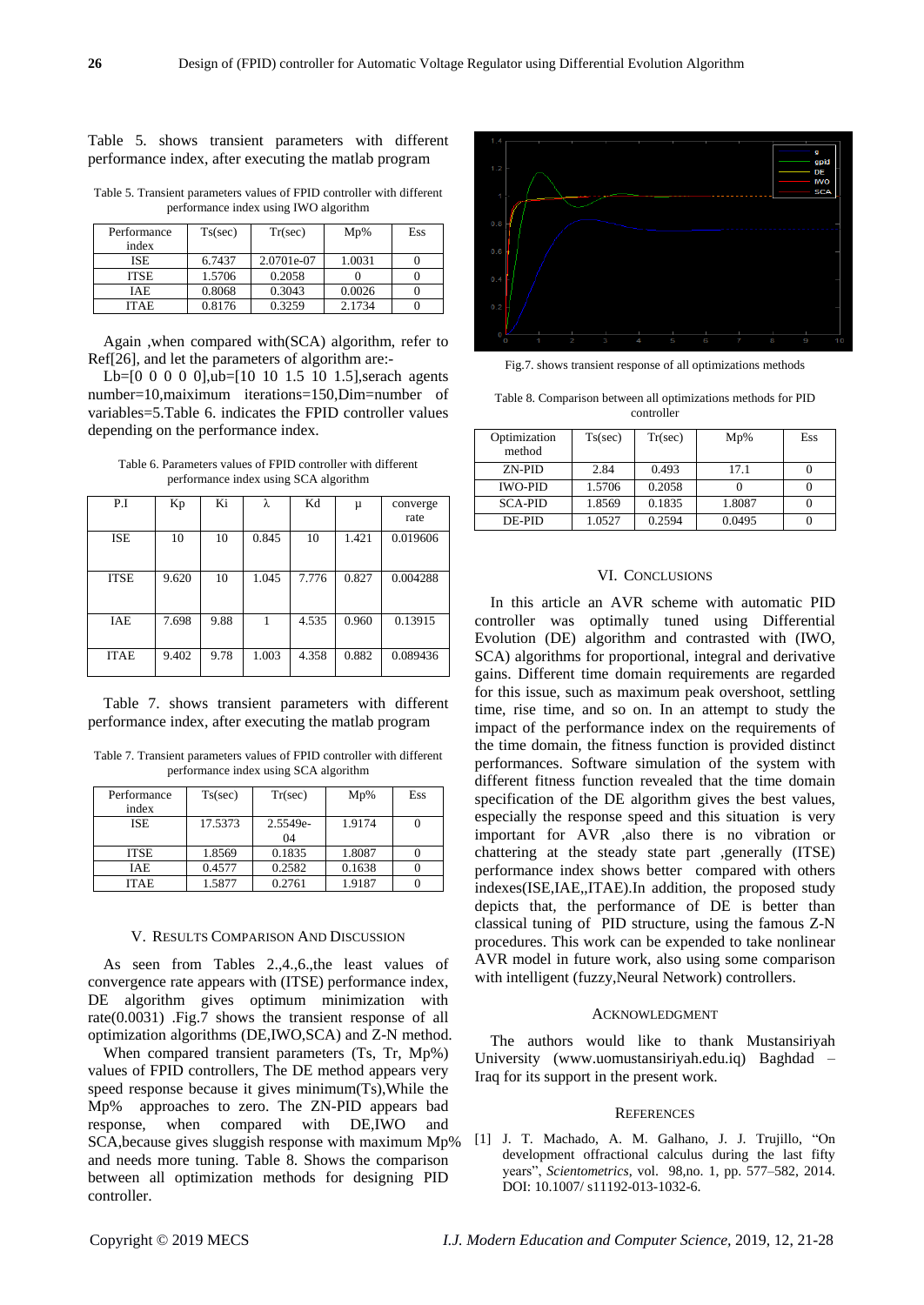- [2] I. Podlubny, L. Dorcak, I. Kostial, "On fractional derivatives, fractional-order dynamic systems and PI $^{\lambda}$  D<sup> $\mu$ </sup> controllers", in *Proc.36th Conf. Decision & Control*, pp. 4985–4990, 1997.
- [3] I. Podlubny, "Fractional-order systems and PI  $\lambda$  D  $\mu$ controllers", *IEEE Trans. Automatic Control*, vol. 44, no. 1, pp. 208–214, 1999. DOI:10.1109/9.739144.
- [4] B. Boudiehem, D. Boudiehem, "Fractional order controller design for desired response", in *Proc. Inst Mech Eng, Part 1: J Syst Control Eng*, vol. 227, no. 2, pp. 243–251, 2013. DOI:10.1177/0959651812456647
- [5] P. Shah, S. Agashe, "Design and optimization of fractional PID controller for higher order control system", *Int. Conf. IEEE ICART*,pp. 588–592, 2013.
- [6] S. Ghasemi, A. Tabesh, J. Askari-Marnani, "Application of fractionalcalculus theory to robust controller design for wind turbine generators", *IEEE Trans. Energy Convers*, vol. 29, pp. 780–787,2014. DOI: 10.1109/TEC.2014.2321792.
- [7] J. Y. Cao, B. G. Cao, "Design of fractional order controller based onparticle swarm optimization", *International Journal of Control*,*Automation and Systems*, vol. 4, pp. 775–781, 2006.
- [8] D.Xue,L.Meng,"Design of optimal fractional-order PID controller using multi-objective GA optimization,"Control and Decision Conference(CCDC);2009 June17- 19;Guilin,IEEE;p.3849-3853.
- [9] F. Padula, A. Visioli, "Tuning rules for optimal PID and fractional order PID controllers", *Journal of Proc. Cont.*, vol. 21, no. 1, pp. 69–81, 2011. DOI: 10.1016/j.jprocont. 2010.10.006.
- [10] H. Senberber, A. Bagis, "Fractional PID controller design for fractional order systems using ABC algorithm", in *IEEE* Proc*. of 21stInternational Conference Electronics*, Palanga, Lithuania, 2017, pp.1–7. DOI: 10.1109/Electronics.2017.7995218.
- [11] H. Eirene, E. Lobo, M. Sau ," Modeling control of automatic voltage regulator with proportional integral derivative ",International Journal of Research in Engineering and Technology, Vol4, Issue9,2015.
- [12] K.Eswaramma , G.Surya Kalyan,' An Automatic Voltage Regulator(AVR) System Control using a P-I-DD Controller' *International Journal of Advance Engineering and Research Development*, Volume 4, Issue 6, June -2017.
- [13] M. Zamani, M. K. Ghartemani, N. Sadati, and M. Parniani, "Design of a fractional order PID controller for an AVR using particle swarm optimization," *Journal of IFAC, the International Federation of Automatic Control,* Control Engineering Practice 17,pp.1380-1387, August 2009.
- [14] P. Kundur," *Power system stability and control"*, NewYork:McGraw-Hill.1994.
- [15] G. Obinata, B. D. O Anderson, Model order reduction for control system design, Springer-Verlag, London, 2001.
- [16] A.C. Antoulas, D.C. Sorensen, and S. Gugercin, "A survey of model order reduction method for large scale systems," Contemporary mathematics, vol. 280, pp. 193-219, 2001.
- [17] S. Biradar, S. Saxena, Y. Hote," Simplified Model Identification of Automatic Voltage Regulator Using Model-Order Reduction", International Conference on Power and Advanced Control Engineering (ICPACE),2015.
- [18] H.Ma,D.Simon," Evolutionary Computation with Biogeography-based Optimization",Willey company publisher,jan2017.
- [19] A. Nazar , A. Hadidi," Biogeography Based Optimization Algorithm for Economic Load Dispatch of Power System", American Journal of Advanced Scientific Research,vol.1,issue.3,p.99-103,2012.
- [20] K. T. Chaturvedi, M. Pandit, and L. Srivastava, "Selforganizing hierarchical particle swarm Optimization for nonconvex economic dispatch," IEEE Trans. Power Syst., vol. 23, no. 3, p. 1079, Aug. 2008.
- [21] R. Storn, "Differential Evolution, A Simple and Efficient Heuristic Strategy for Global Optimization over Continuous Spaces", Journal of Global Optimization, Vol. 11, Dordrecht, pp. 341-359, 1997
- [22] M. Strens and A. Moore, "Policy Search using Paired Comparisons", Journal of Machine Learning Research, Vol. 3, pp. 921-950, 2002.
- [23] H.A. Abbass, Ruhul Sarker, and Charles Newton. "PDE: A pareto-frontier differential evolution approach for multiobjective optimization problems". Proceedings, 2001.
- [24] P. Melchior, P. Lanusse, O. Cois, F. Dancla, and A. Oustaloup,"Crone toolbox for matlab: Fractional systems toolbox," in Tutorial Workshop on" Fractional Calculus Applications in Automatic Control and Robotics", 41st IEEE CDC'02, 2002, pp. 9–13.
- [25] T.Thotakura , P. Krishna Kanth Varma, P.V. Rama Raju," Invasive Weed Optimization (IWO) Algorithm for Control of Nulls and Sidelobes in a Concentric Circular Antenna Array (CCAA)", International Journal of Computer Applications,vol.126,no.3,pp.44-49,2015.
- [26] B. Hekimoglu," Sine-cosine algorithm-based optimization for automatic voltage regulator system", Transactions of the Institute of Measurement and Control,pp.1–11,2018.

## **Authors' Profiles**



**Nasir Ahmad Al-Awad** he received B.Sc. degree in control and system engineering from Technological University, Iraq, in 1981, M.Sc. degree in control and instrumentation engineering from Technological University, Iraq, in 1984, He is currently Assist Prof. in Computer engineering department, Al-

Mustansiriyah University, Baghdad, Iraq.His research interests include control theory, computer control and computer aided design of control system, e-mail: [nasir.awad@uomustansiriyah.edu.iq.](mailto:nasir.awad@uomustansiriyah.edu.iq)

**Nora Ghani Rahman** is a M.Sc. Student at Computer Engineering Department, AL-Mustansiriyah University, 2018. B.Sc. Degree from Computer Engineering Department, Diyala university,Iraq,in,2016. E-mail: [nora.ghani994@gmail.com.](mailto:nora.ghani994@gmail.com)